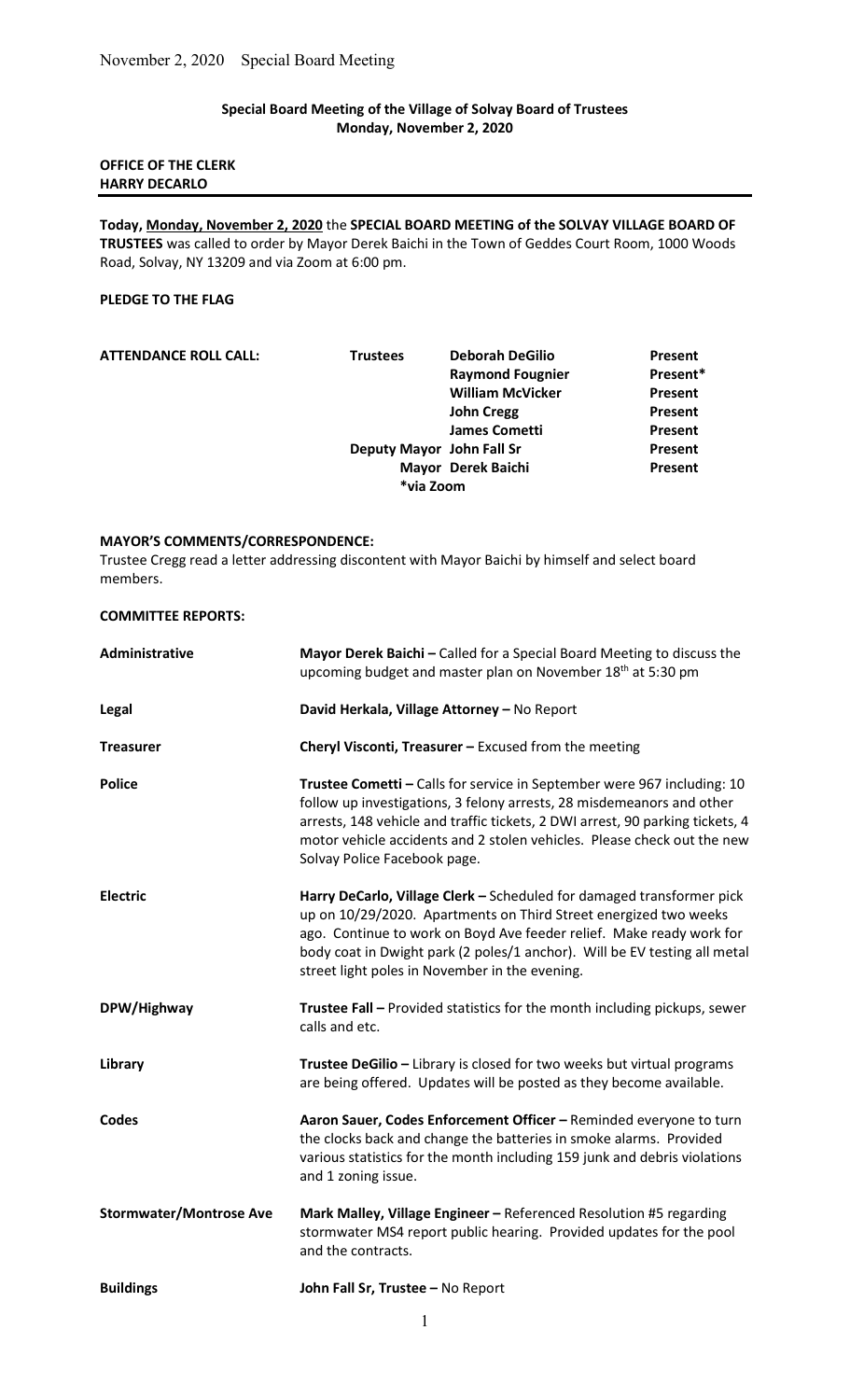# Cost Cutting Mayor Derek Baichi – On Hold

PUBLIC COMMENT: (Five Minute Time Limit Per Petitioner)

Kathy Brouse, Village Resident elaborated in inappropriate decorum at the last board meeting. Reminded the crowd of our 20 years of service to the village and we are all public servants and our duty is to the people.

John McPeak, Village Resident is continuing to look for a Motion to secure a reasonable fund balance. With the tax rate too high a compromise and number must be established.

Joe Britton, Village Resident referenced the cost cutting committee and why the current legal bill with Cerio Law is \$15,000 for the month. The walk out by select Trustees was unacceptable to the village tax payers. Also expressed his discontent with Trustee Cregg and how he addressed the budget modifications with our Treasurer.

Tom Capetta, Village Resident started with an apology to Trustee DeGilio. Referenced the Bills of Rights and importance of everyone working together. Stated how the current administration looks like a "bunch of clowns". With the increase in taxes, why can't the money be used to assist families in need being affected by Covid-19. The operational costs must be reduced going forward.

## RESOLUTIONS:

1. Authorization from the Board of Trustees to pay C&S Engineers \$14,690.00 for services rendered from 9/1/20 to 9/30/20. (Total Cost to the Village is: \$7,340.00)

Below are the specific projects that will be reimbursed through Grant or the County:

- Invoice No. 0190232 Project No. 114.224.001 Gere Lock Rd. Belle-Isle Tree Replacement – Grant
- Invoice No. 0190235 Project No. 114.232.001 Montrose Avenue Drainage Phase II FEMA Grant
- Invoice No. 0190237 Project No. 114.235.001 West End Lighting Phase I Community Development Grant
- Invoice No. 0190238 Project No. 114.239.001 FEMA BRIC Funding FEMA Grant MOTION: John Fall Sr

SECOND: William McVicker

AYES: 7 NAYES: 0 MOTION CARRIED

2. Authorization from the Board of Trustees to pay the Cerio Law Offices \$15,004.00 for services rendered for the month of September 2020. A detailed list of charges has been provided to the Board of Trustees. MOTION: John Cregg SECOND: James Cometti

AYES: 7 NAYES: 0 MOTION CARRIED

3. Authorization from the Board of Trustees to approve the minutes from the October 19, 2020 Special Village Board Meeting and the Reading of the Minutes be herewith dispensed. MOTION: James Cometti SECOND: John Fall Sr AYES: 7 NAYES: 0 MOTION CARRIED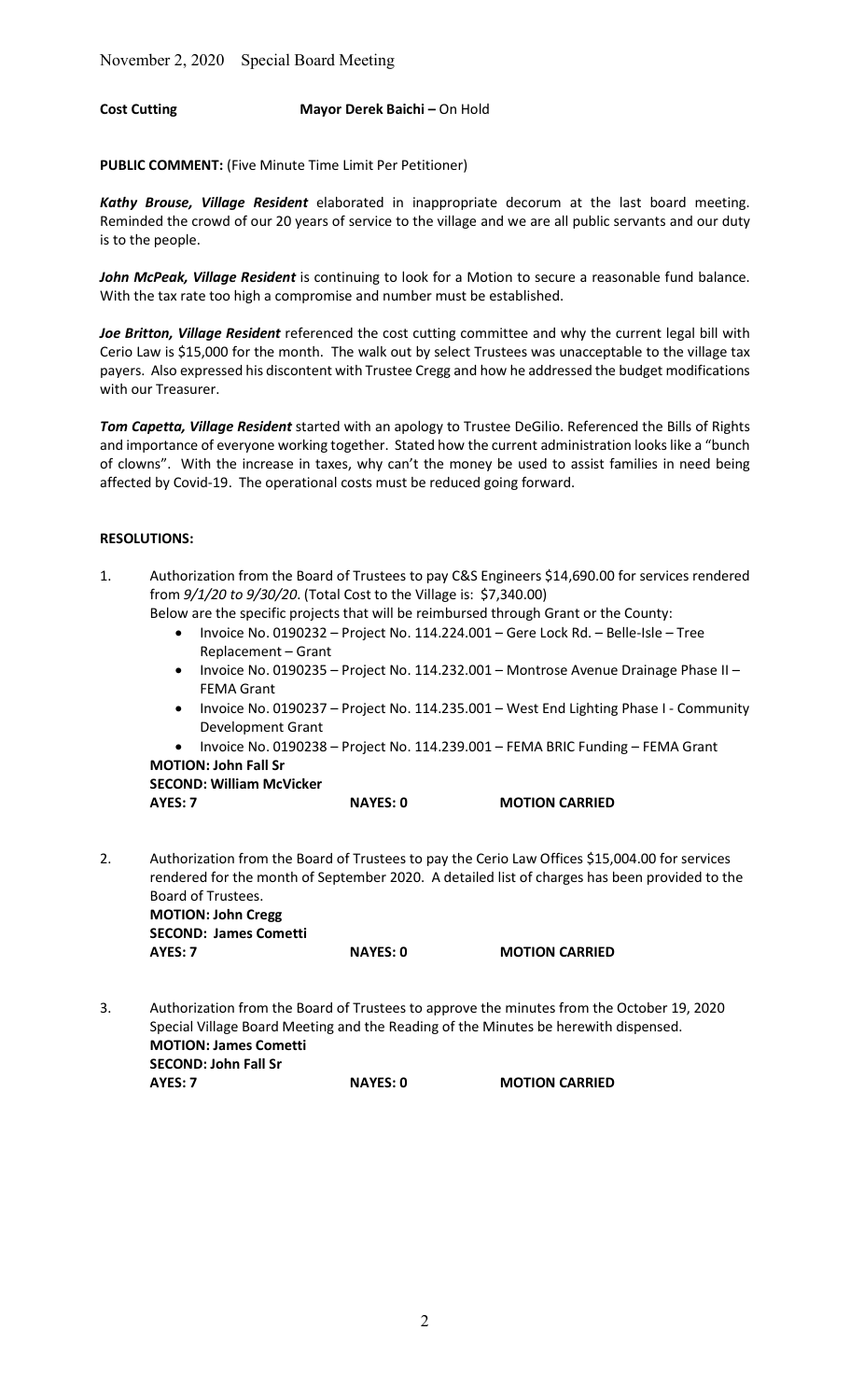4. Authorization from the Board of Trustees to hire Mr. Philip Leach as a Part Time Library Clerk at a rate of \$12.10 per hour, effective November 2, 2020, for the Solvay Public Library. This position fills a vacancy and does not affect the budget of the Solvay Public Library. The hours shall not exceed 20 hours per week.

MOTION: John Fall Sr SECOND: James Cometti No Vote Took Place

# MOTION TO TABLE: Deborah DeGilio SECOND: John Cregg

| <b>Deborah DeGilio</b>  | <b>Trustee</b> | <b>Voted</b> | <b>Yes</b>                                   |
|-------------------------|----------------|--------------|----------------------------------------------|
| <b>Raymond Fougnier</b> | <b>Trustee</b> | <b>Voted</b> | <b>Yes</b>                                   |
| <b>William McVicker</b> | <b>Trustee</b> | <b>Voted</b> | Yes                                          |
| <b>John Cregg</b>       | <b>Trustee</b> | <b>Voted</b> | <b>Yes</b>                                   |
| <b>James Cometti</b>    | <b>Trustee</b> | <b>Voted</b> | <b>No</b>                                    |
| John Fall Sr            | <b>Trustee</b> | <b>Voted</b> | <b>No</b>                                    |
| Derek Baichi            | <b>Mayor</b>   | <b>Voted</b> | <b>No</b><br><b>Motion</b><br><b>Carried</b> |

### MOTION TO REMOVE TABLE: Derek Baichi SECOND: John Fall Sr No Vote Took Place

5. Authorization from the Board of Trustees to gives public notice and advertise the Public Hearing to be held on November 24, 2020, at the regularly scheduled Village of Solvay Board Meeting located at the Geddes Town Hall, to discuss the Village of Solvay's NYSDEC Semi- Annual MS4 2020 Report. MOTION: William McVicker SECOND: Raymond Fougnier

AYES: 7 NAYES: 0 MOTION CARRIED

6. Authorization from the Board of Trustees to approve the following budget modifications: Village of Solvay General Fund

| <b>Account</b><br><b>Revenues</b> | Title                     | (as<br>modified)<br>Current<br><b>Budget</b> | Proposed<br><b>Budget</b><br>Mod | <b>Newly</b><br><b>Modified</b><br><b>Budget</b><br><b>Amount</b> |
|-----------------------------------|---------------------------|----------------------------------------------|----------------------------------|-------------------------------------------------------------------|
| 426800 A                          | <b>Insurance Recovery</b> | 0                                            | 36,634                           | 36,634                                                            |
|                                   | Total                     | 0                                            | 36,634                           | 36,634                                                            |

| <b>Expenses</b> |                              |           |          |           |
|-----------------|------------------------------|-----------|----------|-----------|
| 531201 A        | Police - Wages               | 1,356,600 | 36,634   | 1,393,234 |
| 516404 A        | <b>Central Garage-Other</b>  | 48,000    | (5,000)  | 43,000    |
| 581204 A        | Sanitary Sewer-Other         | 70,000    | (20,000) | 50,000    |
| 581404 A        | Storm Sewer-Other            | 10,000    | 20,000   | 30,000    |
| 581704 A        | <b>Street Cleaning-Other</b> | 25,500    | 5,000    | 30,500    |
|                 | Total                        | 1,510,100 | 36,634   | 1,546,734 |

MOTION: John Cregg SECOND: William McVicker

AYES: 7 NAYES: 0 MOTION CARRIED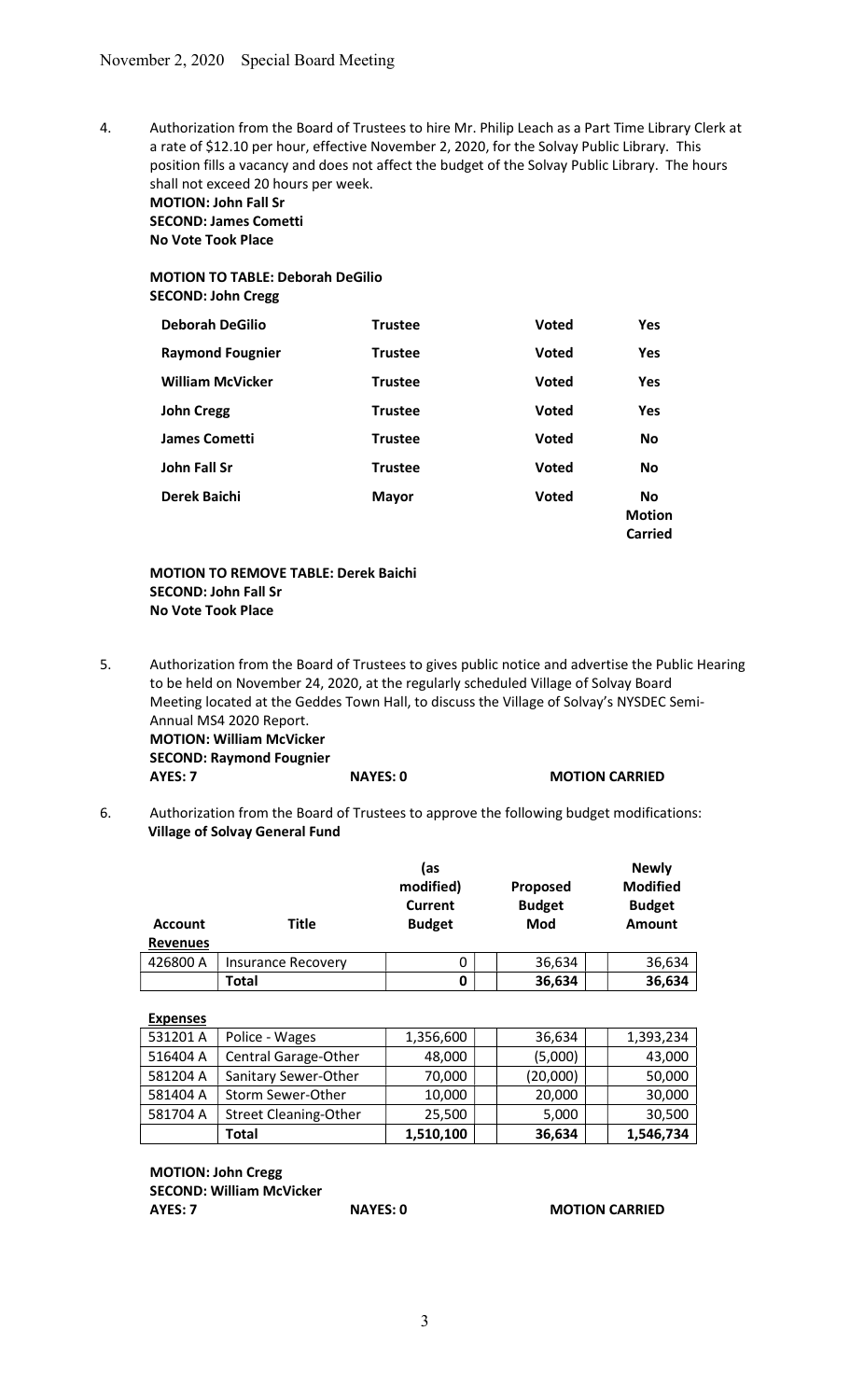7. Authorization from the Board of Trustees to amend the local law of the Village of Solvay Code, Chapter 120, by striking the existing Chapter 120 in its entirety and replacing it with a new Chapter 120 entitled "Village of Solvay Nuisance Abatement Law". This is all in accordance with the full resolution circulated to the Village Board. MOTION: Deborah DeGilio SECOND: James Cometti No Vote Took Place

# MOTION TO TABLE: Raymond Fougnier SECOND: John Cregg

| <b>Deborah DeGilio</b>  | <b>Trustee</b> | <b>Voted</b> | <b>Yes</b>                            |
|-------------------------|----------------|--------------|---------------------------------------|
| <b>Raymond Fougnier</b> | <b>Trustee</b> | <b>Voted</b> | <b>Yes</b>                            |
| <b>William McVicker</b> | <b>Trustee</b> | <b>Voted</b> | <b>Yes</b>                            |
| <b>John Cregg</b>       | <b>Trustee</b> | <b>Voted</b> | <b>Yes</b>                            |
| <b>James Cometti</b>    | <b>Trustee</b> | <b>Voted</b> | <b>No</b>                             |
| John Fall Sr            | <b>Trustee</b> | <b>Voted</b> | <b>No</b>                             |
| Derek Baichi            | <b>Mayor</b>   | <b>Voted</b> | <b>No</b><br><b>Motion</b><br>Carried |

8. Authorization from the Board of Trustees for the Mayor to sign the Salting Agreement between the Village of Solvay and the Solvay Fire Department, Inc.

| <b>MOTION: John Fall Sr</b>     |  |
|---------------------------------|--|
| <b>SECOND: William McVicker</b> |  |
| AYES: 7                         |  |

| AYES: 7 | <b>NAYES: 0</b> | <b>MOTION CARRIED</b> |
|---------|-----------------|-----------------------|

- 9. Authorization from the Board of Trustees to approve the new title and pay rates for the following:
	- Thomas Spaeth 10/24/2020 title upgrade to Line Worker II with a pay rate of \$39.59
	- Justin Mersfelder 10/17/2020 title upgrade to Line Worker I with a pay rate of \$35.29
	- Justin Morgan 10/2/2020 title upgrade to Line Worker Trainee II with a pay rate of \$27.71

MOTION: William McVicker SECOND: John Fall SR

| <b>Deborah DeGilio</b>  | <b>Trustee</b> | <b>Voted</b> | <b>Yes</b>                                    |
|-------------------------|----------------|--------------|-----------------------------------------------|
| <b>Raymond Fougnier</b> | <b>Trustee</b> | <b>Voted</b> | Yes                                           |
| <b>William McVicker</b> | <b>Trustee</b> | <b>Voted</b> | <b>Yes</b>                                    |
| <b>John Cregg</b>       | <b>Trustee</b> | <b>Voted</b> | Yes                                           |
| <b>James Cometti</b>    | <b>Trustee</b> | <b>Voted</b> | Yes                                           |
| <b>John Fall Sr</b>     | <b>Trustee</b> | <b>Voted</b> | Yes                                           |
| Derek Baichi            | <b>Mayor</b>   | <b>Voted</b> | <b>Yes</b><br><b>Motion</b><br><b>Carried</b> |

Resolved that this Board of Trustees move into Executive Session to discuss a personnel matter at 7:11 p.m. MOTION: Deborah DeGilio SECOND: John Cregg AYES: 7 NAYES: 0 MOTION CARRIED Resolved that the Executive Session be closed and that this Board return to the regular meeting

 7:30 p.m. MOTION: John Cregg SECOND: James Cometti AYES: 7 NAYES: 0 MOTION CARRIED